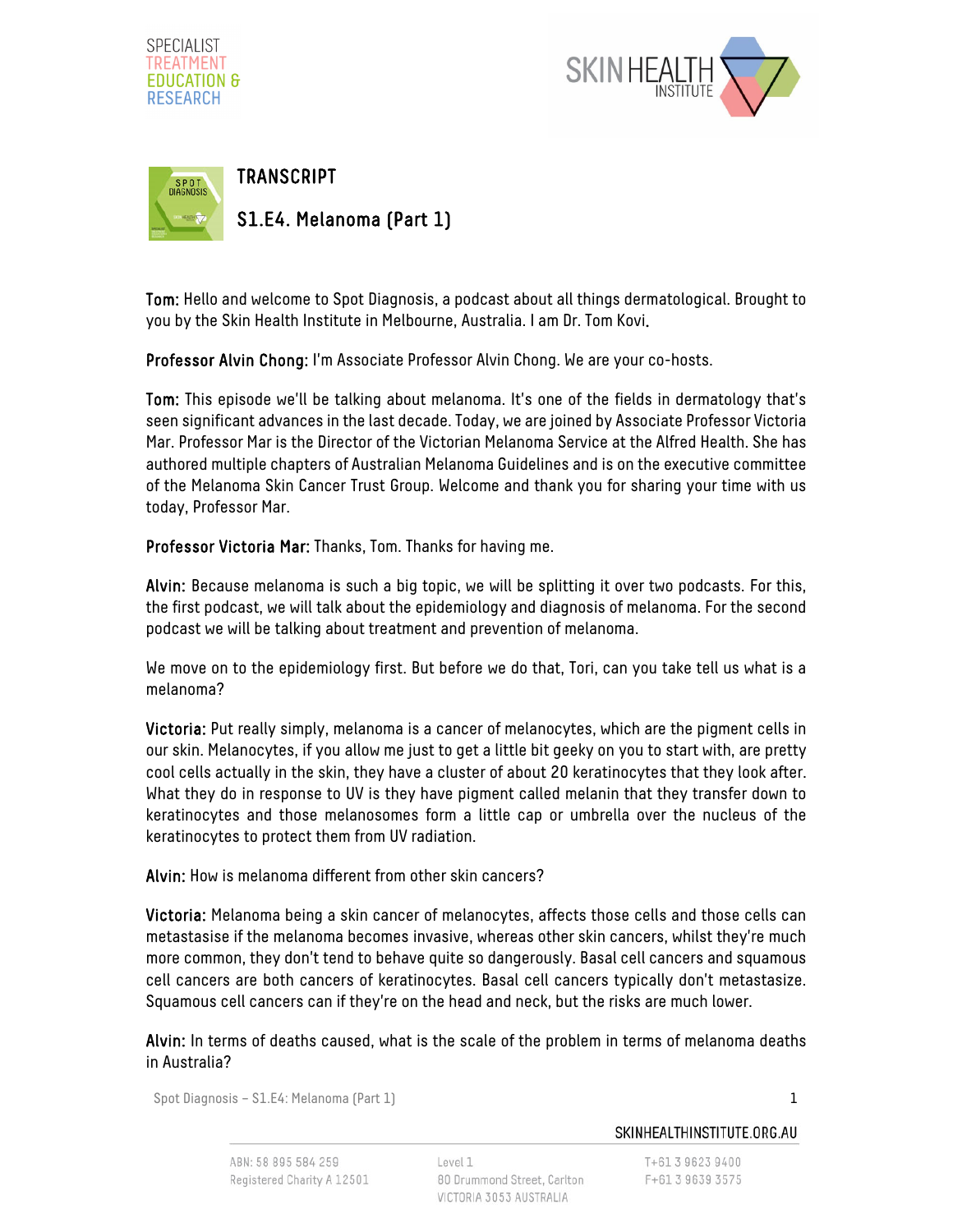



Victoria: Well, melanoma is one of the most common cancers in Australia. It's the third most common for males and for females, so the fourth most common invasive cancer overall. In terms of deaths, that equates to about 2,000 deaths per year. That's more than the national road toll.

Alvin: Wow, that is a lot deaths. Are there some geographical differences in melanomas in Australia?

Victoria: Yes, the incidence of melanoma will increase according to latitude. People in Queensland are at higher risk because of the higher UV exposure there compared to people in Victoria or Tasmania, which is in the south of the country. The UV index in Queensland really sits above three for most of the year round, whereas in the southern states, it will be lower than three over the winter months, at least,

Alvin: Tori, can you tell us who is at risk of developing melanoma?

Victoria: There are a number of risk factors for melanoma and really, the common ones that we think about relate to phenotype, which is the skin type that you have, how easily your skin burns, as well as the number of moles that you have. Typically people with large numbers of moles or dysplastic moles are at higher risk. Then there are people who have red hair and freckling, are at increased risk as well and those people often have a genetic variant called an MC1R variant that gives them that phenotype, red hair and freckling. People who've had a lot of sun exposure obviously are at increased risk as well. That'll manifest itself as multiple actinic keratoses, basal cell cancer, and squamous cell cancers. If you've been growing other keratinocyte malignancies, you're at increased risk of melanoma as well.

Alvin: Do you see much melanoma in people of darker complexion?

Victoria: We do see it occasionally, but it's much less common. Having that darker skin phenotype is protective to a degree. It's more common to have certain subtypes of melanoma in darker skin people, so they're a bit more prone to acral melanomas and subungual melanomas.

Alvin: I know that having a family history of melanoma is a risk factor. Can you tell us a little bit about familial melanoma, how common is it?

Victoria: Familial melanoma doesn't play as big a role in Australia as it does in other countries where the UV index is not as high. Most of our melanomas are from the UV exposure that we have in this country. Familial melanoma really makes up a small proportion. There are certain genes that are associated with an increased risk. The two most common are the CDKN2A gene and CDK4 gene. In the general population, it's uncommon to find that it would be only found in less than 0.1% of people in the general population. If you have a very strong family history, you've got a higher chance of finding those mutations. We recommend screening for genetic changes in patients who have a very strong family history which is defined actually as three or more family members affected, which is actually quite high.

Spot Diagnosis – S1.E4: Melanoma (Part 1) 2

SKINHEALTHINSTITUTE.ORG.AU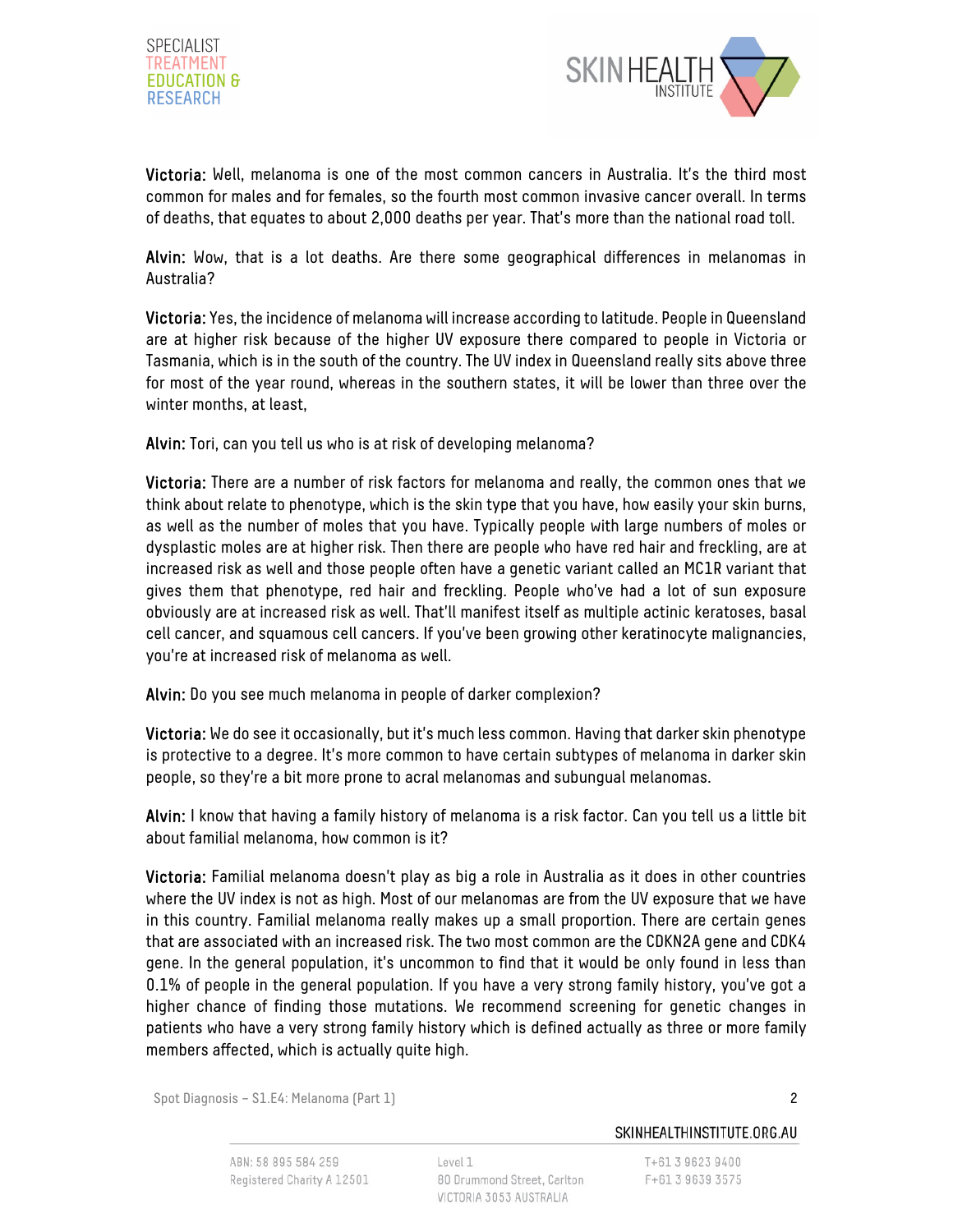



Alvin: That's three or more first degree family members affected?

Victoria: Over three first or second degree relatives affected and particularly if patients are developing melanomas at a young age and there are other cancers in the family like pancreatic cancer.

Alvin: Tell us about the melanoma risk calculator.

Victoria: We have developed a melanoma risk calculator that's on our website at The Alfred that can help patients understand a little bit more about their risk factors. It can tell you about each risk factor and take you through it and then, at the end, it will give you an estimated risk over five years of developing melanoma. It is an estimate, but it gives you an idea of how carefully you should be checking your skin and having surveillance for the possibility of skin cancers.

Alvin: One of the things that we keep reading about is how melanomas are quite dangerous and it can lead to deaths but I know that the majority of melanomas in the community are diagnosed early and hence are curable. Victoria, can you tell us a little bit about the cure rates of melanoma.

Victoria: Melanoma, you're quite right, is imminently curable with surgery for up to 90% of cases. In fact, if it's caught really early, particularly if it's in situ, melanoma, which means it's confined to the epidermis and it hasn't started to invade yet, then there is no risk of spread. That's where we want to diagnose melanoma. If it has started to invade, the thickness gives us an idea of the likelihood of spread and we would stage people if their thickness is over a millimeter. We would offer a procedure called a sentinel node biopsy to see if there's any early spread to lymph nodes which would make that Stage 3 melanoma, which has an increased risk of more distant metastatic disease.

Alvin: So, would you say that about 90% of melanomas diagnosed in the community are thin melanomas?

Victoria: Yes, most of them are thin melanomas. Then there are a proportion that are thick. They either are thick because they've been on the skin for a long time, but a lot of thick melanomas also are ones that have grown quite rapidly, and there's quite a narrow window of opportunity for those lesions to detect them early. They're ones that can present a little bit atypically as well.

Tom: Let's talk a little bit about the clinical features in the diagnosis of melanoma. Can you please tell us about what are the features of melanoma?

Victoria: Tom, it depends which subtype we're talking about. We like to divide melanoma into subtypes, really, because they have different clinical presentations and it makes us aware of what we need to be looking out for. The most common subtype are superficial spreading subtypes. They account for about 60% to 70% of cases. They're the ones that we would think of as the ugly ducklings that you can spot on the skin, they tend to stand out, they tend to be large diameter and they conform to what we call the ABCD rule, which is asymmetry, border regularity, color

Spot Diagnosis – S1.E4: Melanoma (Part 1) 3

SKINHEALTHINSTITUTE.ORG.AU

T+61 3 9623 9400 F+61 3 9639 3575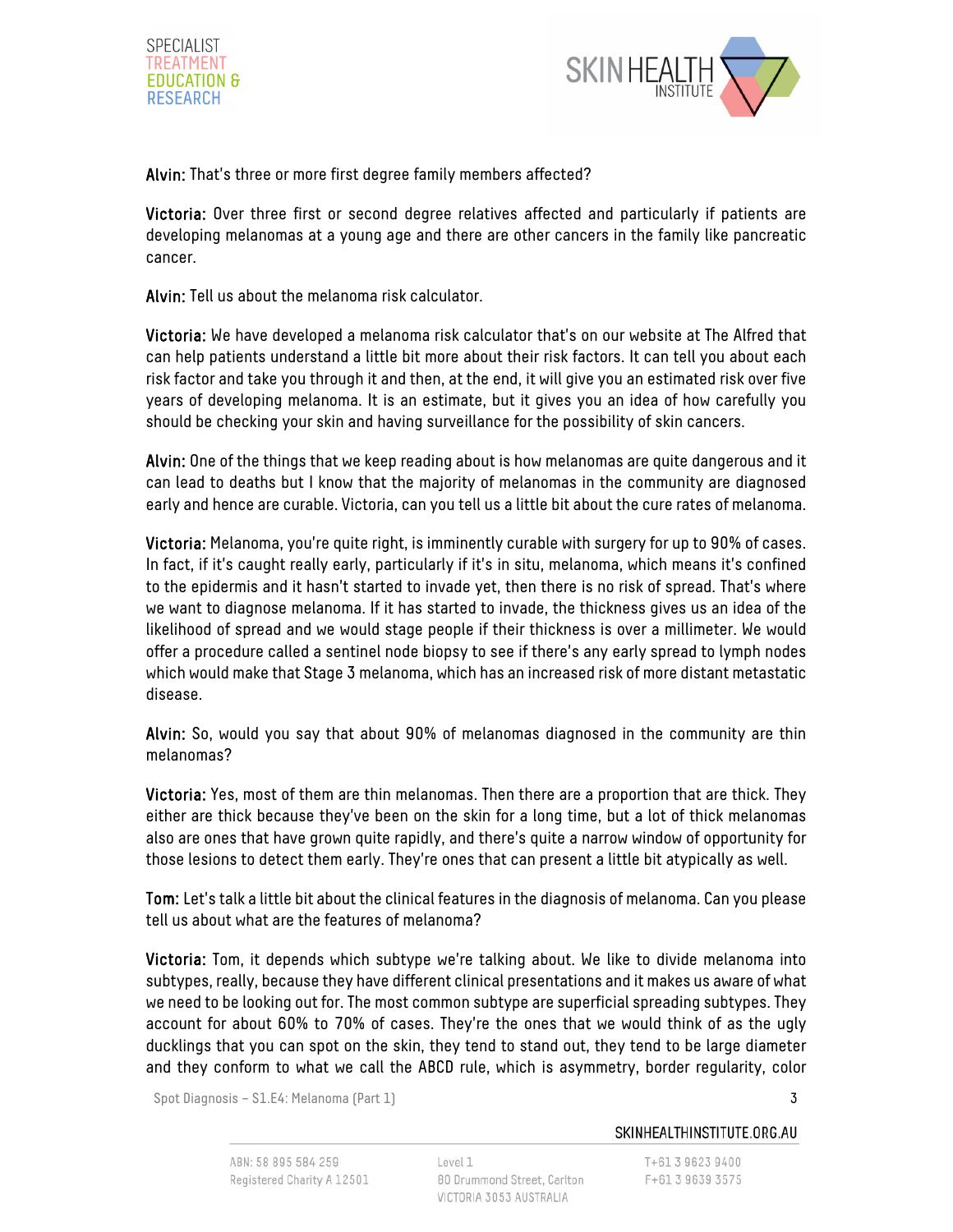



variation and larger diameter. They tend to be fairly easily diagnosed and generally, we do a pretty good job of recognising them.

The other subtype is nodular melanoma. It accounts for about 14 to 15% of cases but it is much more difficult to diagnose. These are types that tend to grow rapidly in a vertical growth phase and have a shorter radial growth phase - a very narrow window of opportunity to pick them up early. They're commonly non-pigmented as well, so they can present as a pink plaque or nodule on the skin and grow quickly.

Other subtypes are Lentigo maligna and Lentigo maligna melanoma, they tend to occur on really chronically sun damaged skin on the head and neck, usually of older patients. Then there's the Acral lentiginous melanomas which occur on the soles of the feet or the palms of the hands and, occasionally, in subungual areas.

Tom: Thank you for that summary. That's now tip number one. Nodular melanoma is an aggressive form of melanoma. It grows quickly and can be life threatening if not detected and treated promptly. Be aware of a lump that is rapidly enlarging over weeks to months. Remember that one third of these melanomas are not pigmented.

## (Music)

Alvin: I'm a big fan of dermoscopy, in fact, I teach it in our GP workshops. Can you tell us a bit about the role of dermoscopy in diagnosing melanomas, in particular?

Victoria: Dermoscopy is our saviour, I think, when it comes to diagnosing melanoma because it makes things look much more obvious. It magnifies them for us and we can see deeper structures in the lesion that we wouldn't be able to see with the naked eye. It's really important if you have an interest in skin cancer diagnosis to get good at dermoscopy. It's really helpful for looking at pigmented lesions but also non-pigmented lesions. A tip actually for looking at non-pigmented lesions, things that are pinker, to get an alcohol swab and give them a really good rub because that'll bring any of the vessels out and you can see them and appreciate them much more easily and have a look at what patterns are there. You're looking at a few different things, you're looking at the pattern of the pigmentation and pigment network and how regular or irregular it is.

There are certain diagnostic features that we look for in melanoma, and you're also looking at the vascular pattern, different types of vessels that we might see in both benign lesions or malignant lesions and it's really good to become familiar with these. It's also really helpful for seborrheic keratoses, because seborrheic keratoses are really common, and they can fool us. Dermoscopy can make them very easily diagnosed by looking for simple things like comedone-like areas that will make the diagnosis obvious.

Alvin: In fact, I remember reading a recent meta-analysis showing that the use of dermoscopy will reduce the benign-to-malignant ratio of pigmented lesions and also you can diagnose melanomas at an earlier stage using dermoscopy. So, definitely very useful to learn. The other thing I want to

Spot Diagnosis – S1.E4: Melanoma (Part 1) 4

### SKINHEALTHINSTITUTE.ORG.AU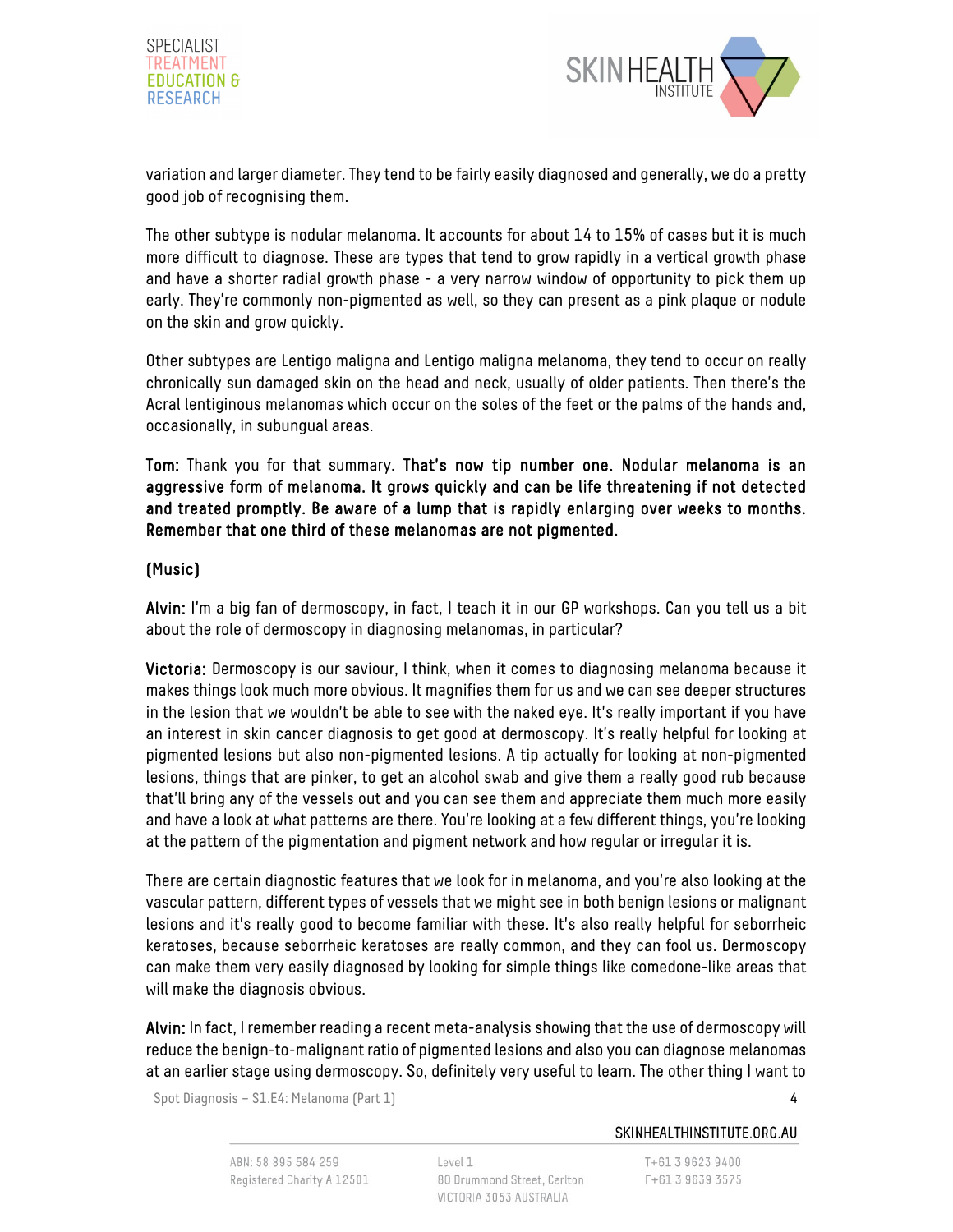



talk about is the role of a diagnostic biopsy. When you see a pigmented lesion, the current recommendation is to do a complete excisional biopsy, if possible, with a narrow margin. Can you tell us a little bit more about the pros and cons, or why this is the case?

Victoria: Yes, the most important thing when we are doing an assessment and having a look at a lesion of concern is to make an accurate diagnosis. That really goes without saying, but the biopsy technique that we use will have a big impact on whether or not we're able to do that. If you think from the pathologist perspective, you have to be kind to the pathologist, you have to give them the whole lesion. They'll want to make that assessment of the whole lesion before they come down on benign or malignant. The best way to do that is to do an excisional biopsy, provide the whole lesion so that they can make that assessment.

Sometimes though, it's not possible obviously. Lesions that are large, where you can't excise the whole thing without doing a flap or a graft which is not ideal, lesions on the face of cosmetically sensitive areas, it's going to be very difficult to excise lesion in the first instance. There are times when partial biopsies are necessary. Lentigo maligna on the face for instance, particularly for flat areas, a shave biopsy can be really useful and shave biopsies are quite good in this setting.

Anything that is clearly invasive though, we also want to get a good idea of the depth, because that informs both prognosis and it also helps us plan our further surgery and treatment. Anything that has thickness to it, we can do an incisional biopsy, either an incisional ellipse of the worst part of the lesion or a large punch of an obvious melanoma. Just be cautious with punch biopsies and particularly small punch biopsies. There is an increased risk of a sampling error if we use this technique. A false negative misdiagnosis is much more common with the use of punch biopsies and also shave biopsy but to a lesser degree than using an excisional biopsy which we should do if we can.

## Tom: That's our tip number two. If possible, excisional biopsy is the ideal method of biopsy for pigmented lesions to avoid sampling error. There are many things on the pathology report and it can sometimes be very confusing to read the report.

# (Music)

Tom: Can you please tell us about what are some of the features that make melanoma a bit more dangerous?

Victoria: There are some fairly key things that we're looking out for on the pathology report. Firstly, it's good to just make sure that there's been a synoptic report provided. This is standard in Australia, and it will give the key features that we look out for that will also help us with staging, so thickness, ulceration and mitotic rate are important parts of the synoptic report.

There will also often be a comment on lymphovascular invasion whether that is present or not. There will be a note on the Clark Level, which often, if patients are given this information can be quite confusing because it's not uncommon that patients see Clark Level IV, and Google that and

Spot Diagnosis – S1.E4: Melanoma (Part 1) 5

### SKINHEALTHINSTITUTE.ORG.AU

T+61 3 9623 9400 F+61 3 9639 3575